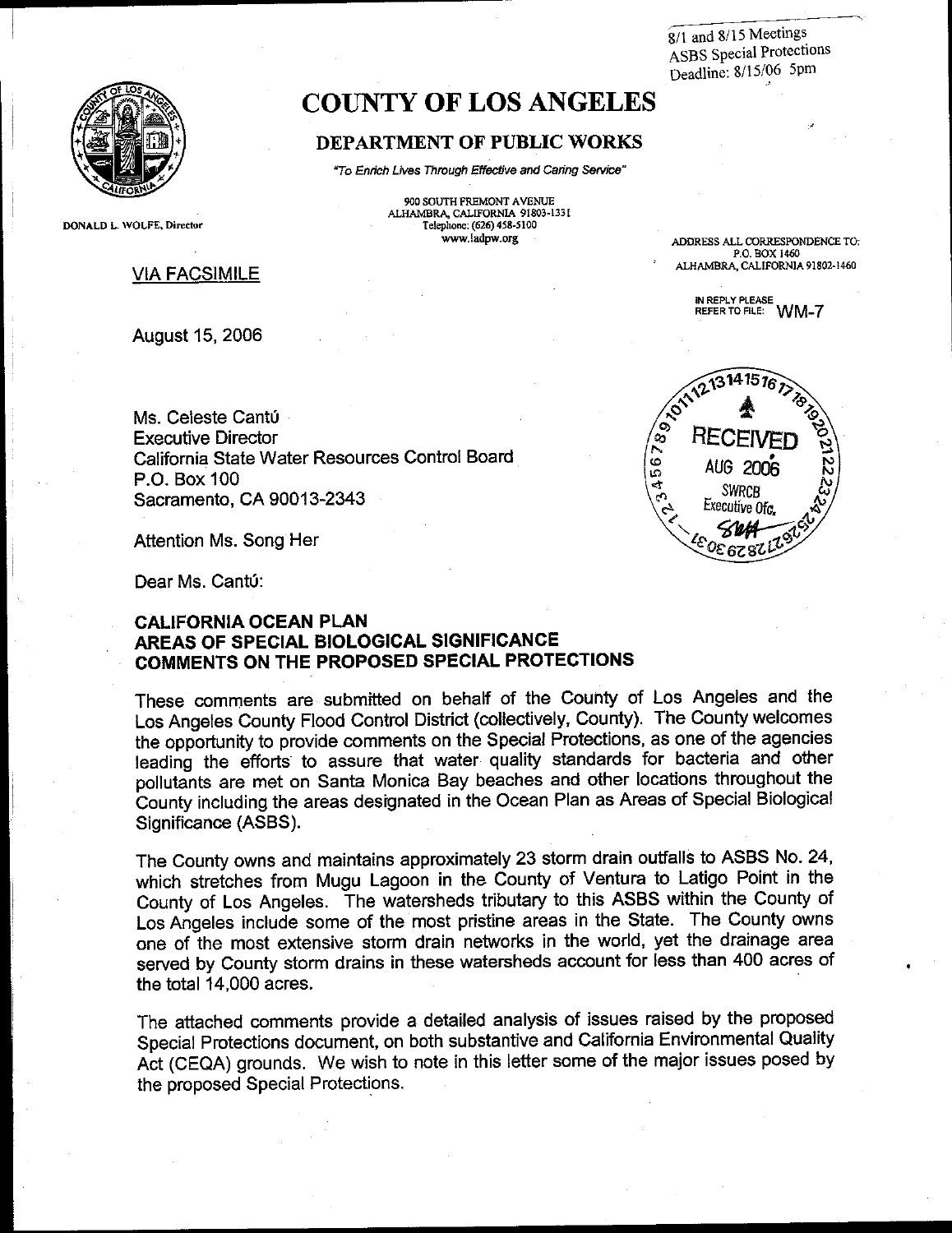Ms. Celeste Cantú August 15, 2006 Page 2

First, the requirement in the Special Protections document that only natural precipitation runoff be allowed to discharge into the ASBS, the so-called one molecule rule, appears at first look to go beyond the requirements of the Ocean Plan and may misinterpret the In any event, the dramatic effects of such a definition of waste in the State law. prohibition require a thorough CEQA review and not the automatic preparation of a mitigated negative declaration, which has been proposed by State Board staff.

Second, the Ocean Plan allows persons who propose to discharge waste into an ASBS to file for an exception to the discharge prohibition. The Special Protections do not allow new discharges, in contradiction of the Ocean Plan. New discharges should not be unequivocally banned without receiving the consideration explicitly granted<sup>\*</sup>by the Ocean Plan.

Third, the proposed Special Protections for stormwater point source discharges appear to require the County to mitigate all storm flows (including even record storms), resulting in a tremendous impact both financially and environmentally. Exceptions to these provisions must be examined to balance mitigation costs and benefits received by the ASBS. Full treatment or deep ocean outlets for all storm drains are the only viable methods of compliance, since even reference watersheds frequently fail to meet the water quality objectives in the Ocean Plan.

The County estimates that monitoring and treating flows as proposed in the Special Protections document will cost over a billion dollars, assuming a feasible method of This includes \$51 million to mitigate nonstorm flows, treatment can be found. \$1.1 billion to mitigate all storm flows, and \$1.2 million for water quality monitoring efforts each permit cycle. In addition, meeting the treatment goals will require essential technological advances in stormwater treatment, and decades to design, fund, permit, and construct treatment facilities. The five-year implementation time frame proposed in the Special Protections document is plainly not feasible.

Finally, the State Board has made no real effort to assess the overall biological health of ASBS No. 24 since its designation in 1974. There has been no analysis of the impacts of storm drain discharges on the health of this ASBS, and it is premature to assume that such discharges are degrading the ASBS. The County therefore recommends that the State Board issue an unconditional exception to all County discharges regulated by the Special Protections. After a thorough evaluation of the ASBS and these discharges, the State can utilize its authority to revoke or re-issue this exception as provided in Section III.10.I.2 of the Ocean Plan. This would provide the scientific basis for appropriate Special Protections for County discharges.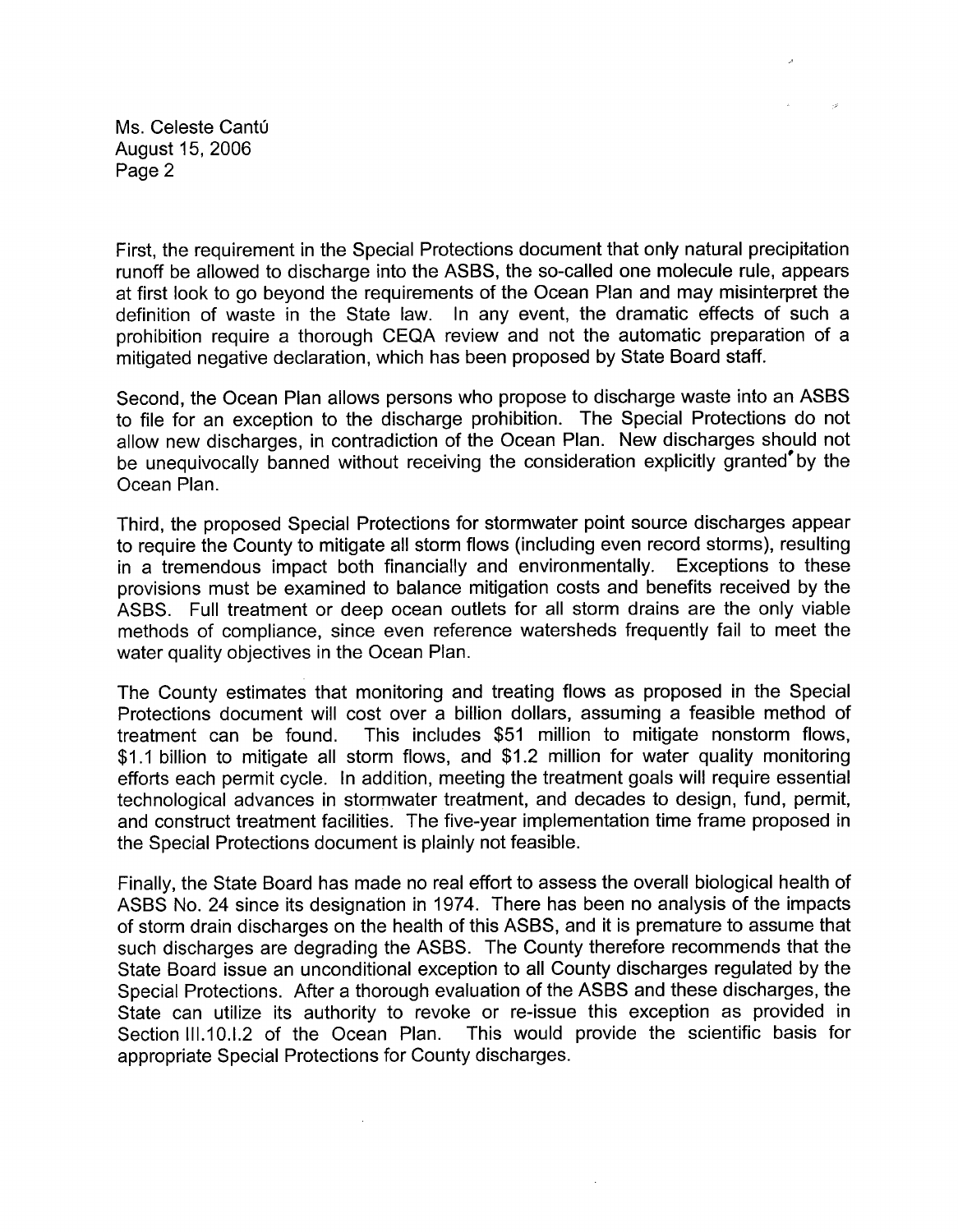Ms. Celeste Cantú August 15, 2006 Page 3

Thank you for consideration of these comments. If you have any questions, please contact Mr. Daniel Lafferty at (626) 458-4325 or dlaff@ladpw.org.

 $\bullet$ 

Very truly yours,

DONALD L. WOLFE Director of Public Works

**MARK PESTRELLA Assistant Deputy Director** Watershed Management Division

Enc.

NTS:kk P:\wmpub\SMB Watershed\Rural Watersheds\ASBS\Comment letter.doc\C06370

cc: Tam Doduc **Arthur Baggett Charles Hoppin Gerald Secundy Gary Wolff** Department of Beaches and Harbors (Paul Wong) Chief Administrative Office (JanTakata) **County Counsel (Judith Fries)** Los Angeles Regional Water Quality Control Board (Jonathan Bishop)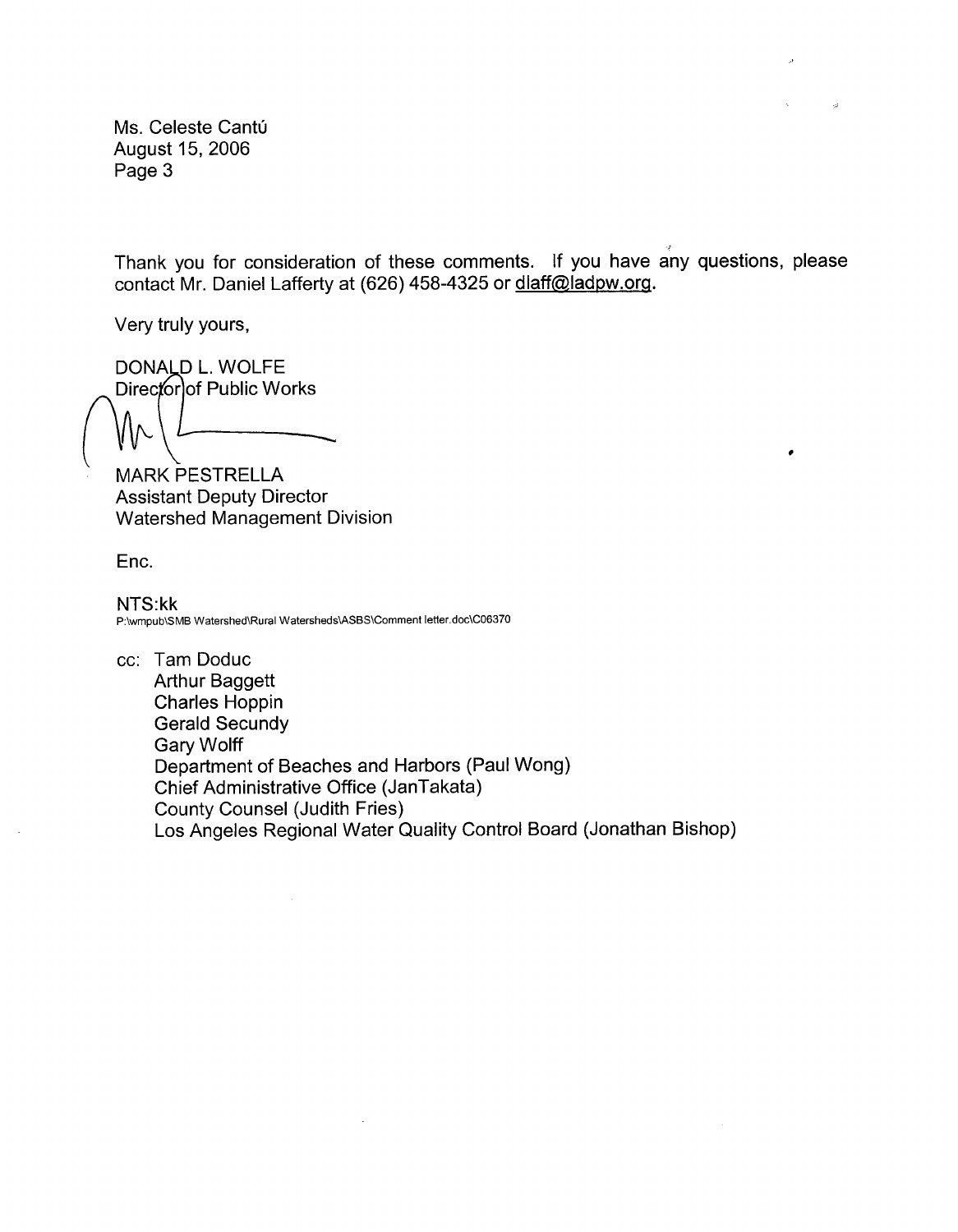## **County of Los Angeles and Los Angeles County Flood Control District Additional Comments on the Proposed "Special Protections" for California Ocean Plan Areas of Special Biological Significance (ASBS)**

These additional comments of the County of Los Angeles and Los Angeles County Flood Control District (collectively, "County") supplement the attached letter to Celeste Cantύ, Executive Director of the State Water Resources Control Board ("State Board"). These comments include preliminary thoughts and questions on the substantive provisions of the "Special Protections" proposal, as well as comments on the environmental impacts that should be considered in the CEQA review of the Special Protections. The County anticipates making additional comments and suggestions as the Special Protections document is refined and revised.

Attachments A and B provide preliminary estimates of the capital and maintenance costs associated with diversions required to address non-storm and storm flows through the County's storm drain system, as well as costs associated with the Special Protections monitoring program. These estimates are preliminary, and are based on the County's limited understanding to date of the Special Protections document.

## **1. General Comments**

- 1.1. State Board staff should provide the scientific basis for these Special Protections justifying the requirement.
- 1.2. The Special Protections should be amended to include: 1) a Definition of Terms section for important terms not defined in the Ocean Plan and 2) provisions that are more clear and complete.
- 1.3. The Special Protections should be drafted as a guidance document.

In various conversations and at the Public Scoping Meetings, State Board staff has asserted that the Special Protections are meant to be a general guidance document for ASBS discharges. However, the language in the current draft suggests that the Special Protections instead are a very prescriptive set of regulations that lack the interpretive flexibility of guidelines. We believe that guidance, so long as that guidance follows the requirements of the Ocean Plan, is a better format for the Special Protections.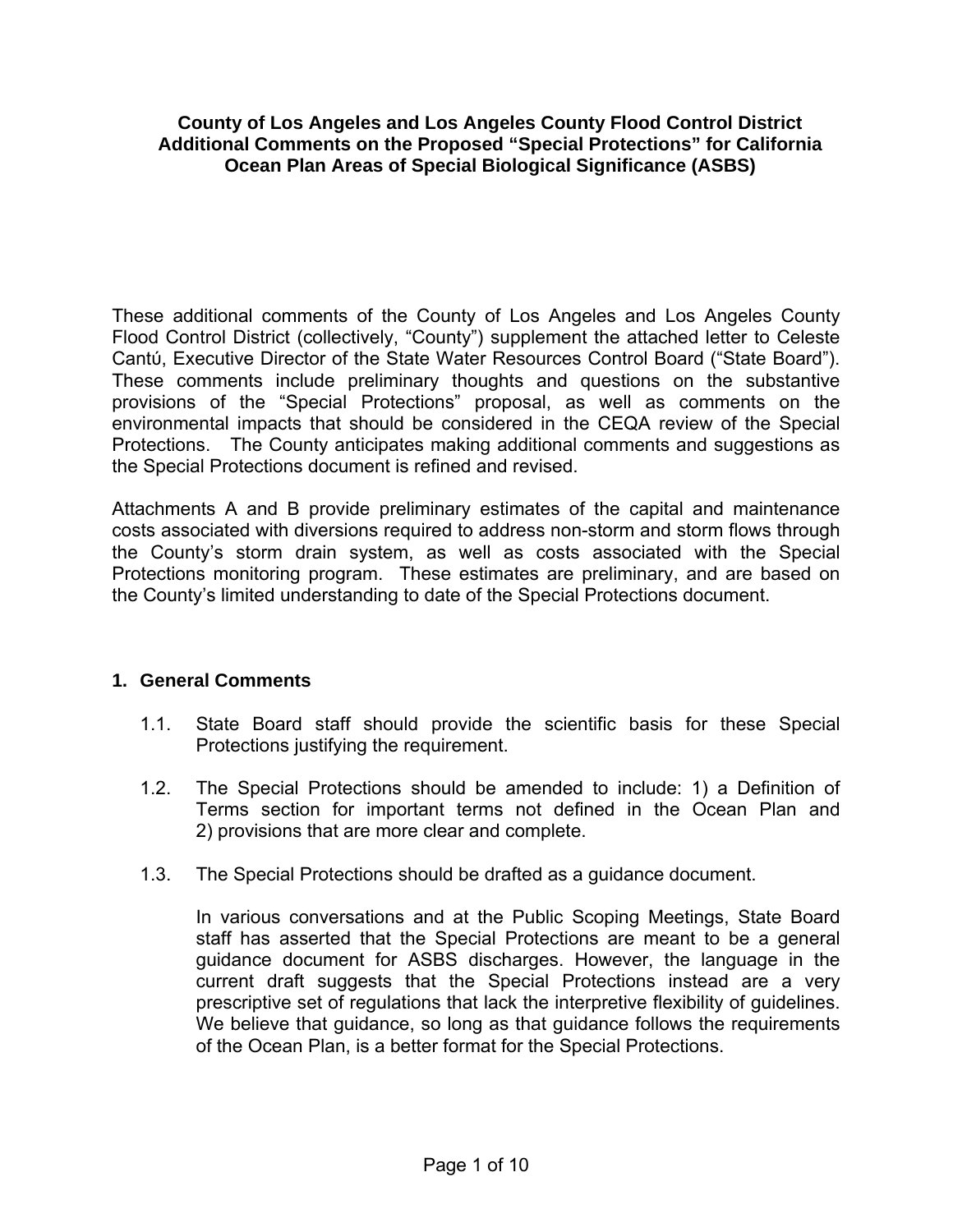## **2. Comments on Special Protections for Non-Storm Point Source Flows (Dry-Weather)**

2.1. The cessation of all Non-Storm Point Source Flows is not necessary to protect the ASBS.

Staff has made no real effort to quantify the impact of non-storm flows on the ASBS. Non-storm flows typically are very low and episodic. For example, the County estimates the total discharge from the 23 storm drains discharging into ASBS No. 24 to be only 20 gallons per minute (gpm) during peak nonstorm discharge. All of these non-storm discharges infiltrate into the sand prior to reaching the high tide mark. Staff needs to assess whether such minimal discharges have any impact (positive or negative) on the ASBS.

2.2. The cost and environmental impacts of cessation are substantial.

The County estimates that it will cost more than \$50 million over a twentyyear period to mitigate non-storm flows discharging from County drains to ASBS No. 24. See Attachment A for a preliminary estimate of one potential strategy for non-storm cessation. Note that this strategy is a preliminary concept not fully studied for implementation. The minimal impact of non-storm flows, as noted above, does not warrant such efforts. The environmental impact includes construction activities as well as the daily operation of numerous pump trucks that would be needed to transport stored dry-weather runoff up to 30 miles to a treatment facility.

2.3. The Special Protections do not allow a reasonable timeframe for cessation.

Although the County believes the cessation of non-storm flows is unnecessary, it is certainly not feasible to accomplish this task within the proposed two-year timeframe. Based upon recent efforts to meet the Santa Monica Bay Beaches Dry Weather Bacteria Total Maximum Daily Load regulations, a typical fully-funded dry weather mitigation project requires four to six years to complete from concept development through end of construction. There are a number of potential delays for projects that could stop all non-storm flows at County discharge points:

First, the existing right-of-way for County storm drains is insufficient for the placement of a structural BMP capable of mitigating non-storm flows. Property acquisition would require a minimum of one year if the property owner is a willing seller. Otherwise, it could require many years. We note that the coastline along ASBS No. 24 is some of the most expensive real estate in California, with oceanfront real estate selling in the multiple millions of dollar per lot.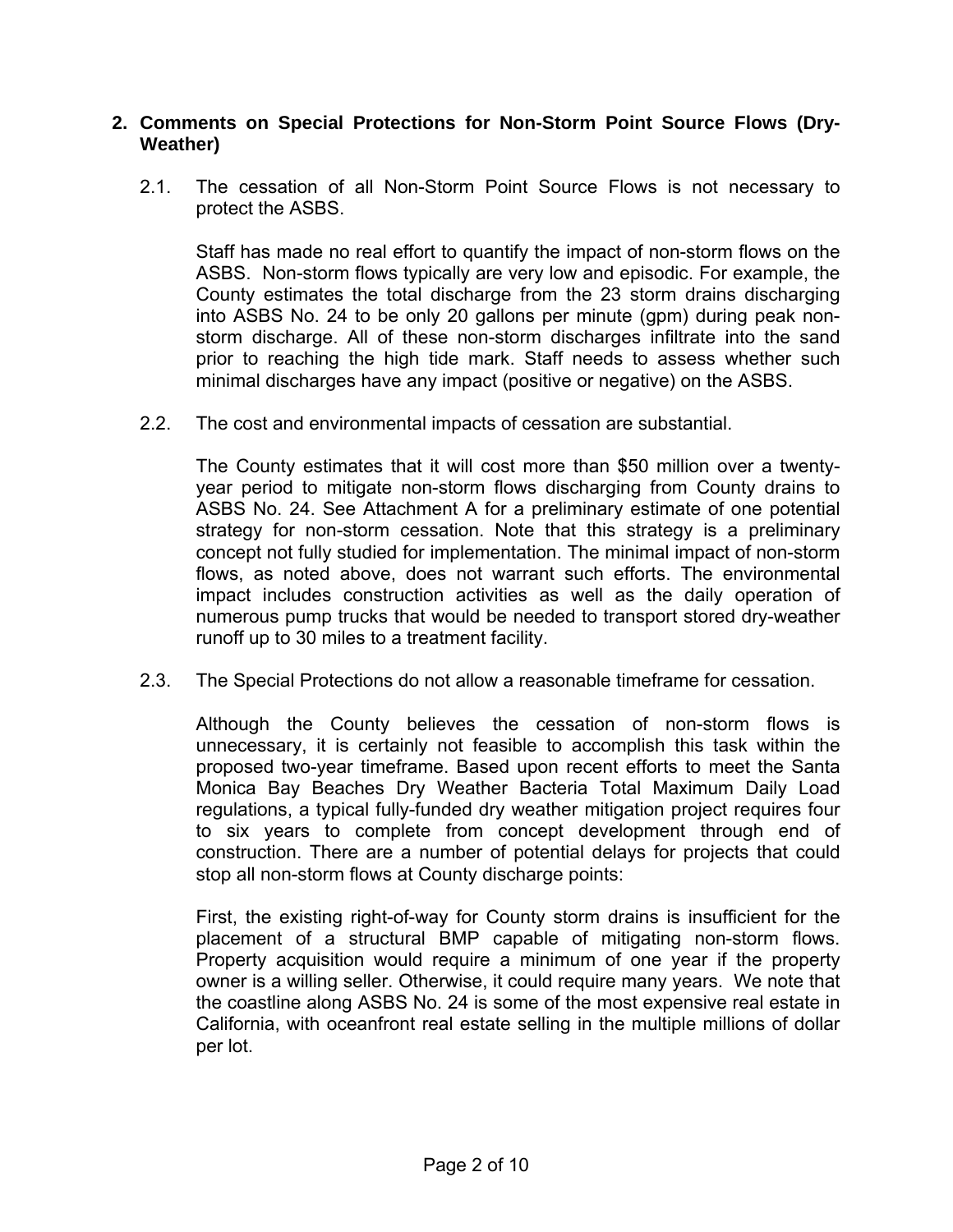Next, all such projects would fall under the jurisdiction of the California Coastal Commission. The Coastal Commission permitting process requires at least one year or more, and possibly more time if residents are not supportive of County efforts. Further, CEQA compliance for these projects is expected to require at least another year.

Finally, none of these projects are currently funded. The estimated capital cost for these projects is over \$6 million. Although capital costs could be offset by State or local grants, annual maintenance requirements are beyond the current capabilities of County programs designated for storm drain maintenance. Further, the County maintains any potential cessation projects are unnecessary at this time.

## **3. Comments on Special Protections for Storm Flows (Wet-Weather)**

- 3.1. State Board staff should characterize the impacts of storm flows on the ASBS during storm events and evaluate existing storm water treatment technologies prior to adopting water quality objectives for storm flows.
- 3.2. A Peak Flow Exception should be added to the Special Protections since it is not feasible to capture and treat all storm flows (including record flows).

The 14,000 acres representing the watersheds in Los Angeles County adjacent to ASBS No. 24 generate approximately three billion gallons of stormwater runoff during a peak storm event. County storm drains only serve a portion of this area. The Special Protections, if applicable to County storm drains during peak discharge, require the mitigation of up to 650 million gallons of stormwater. This would be an unprecedented effort.

- 3.3. The Special Protections should explicitly recognize that the technologies to treat all storm flows for every potential constituent either 1) do not exist or 2) have never been implemented to the extent required for compliance.
- 3.4. The Special Protections do not allow a reasonable timeframe for mitigating storm flows.

Although the County considers the treatment of all storm flows unwarranted and unachievable, it is certainly not feasible to accomplish within the proposed five-year timeframe. As noted above, a typical fully-funded dryweather mitigation project requires four to six years to complete from concept development through end of construction.

A great many more years will be required to complete the construction of even a single treatment facility for storm flows in ASBS No. 24. The Santa Monica Bay Beaches Wet-Weather Bacteria Total Maximum Daily Load, which is less restrictive than the Special Provisions, allows the County and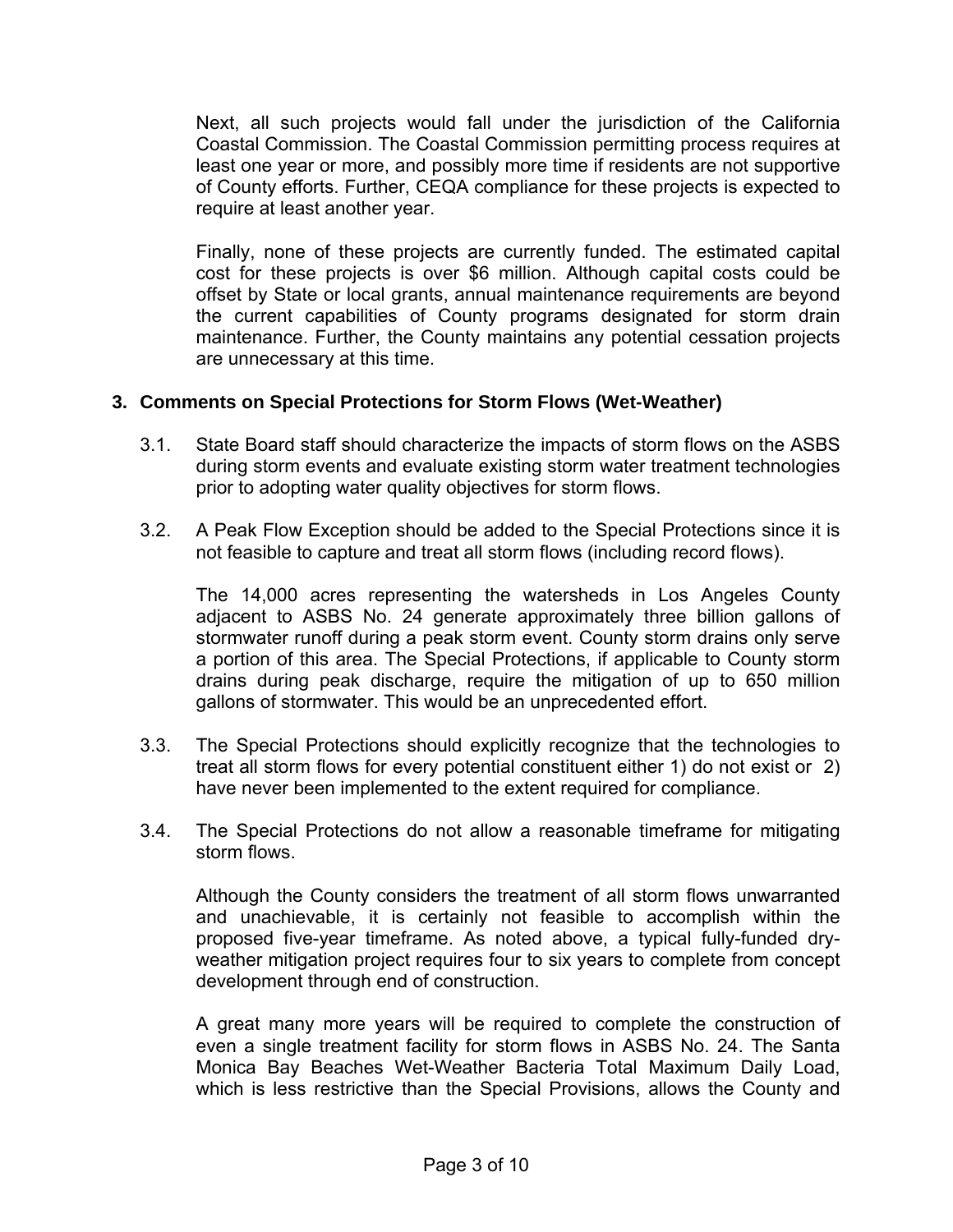other responsible parties up to 18 years to comply with only bacteria objectives. Other factors that could require an extended compliance timeframe are right-of-way acquisition, environmental permit approvals, and funding, as was noted in our comments on dry weather mitigation.

The existing right-of-way for County storm drains is insufficient for the placement of a structural BMP capable of mitigating over 600 million gallons of storm flow. We anticipate that the property acquisition required to obtain the needed land area would include the purchase and subsequent condemnation of numerous beachfront developments. It is unlikely that these properties could be acquired without condemnation, a process which is clearly not preferred by the County.

Mitigation projects would also fall under the jurisdiction of the California Coastal Commission. As we noted in our discussion of dry weather mitigation, this process would require several years at a minimum considering the scope of the necessary efforts, and even longer if local residents are not supportive of the efforts.

Finally, these projects are not currently funded. The estimated capital cost for these projects is nearly \$700 million, as shown on Attachment A. This surpasses some of the most ambitious public works projects in the history of the County. Although capital costs could be offset, to an extent, by Federal, State, or local grants, annual maintenance requirements are beyond the current capabilities of County programs designated for storm drain maintenance.

- 3.5. The replacement of existing storm drains should be explicitly allowed by the Special Protections since storm drains must be maintained and occasionally replaced to sustain flood protection.
- 3.6. The Special Protections should not unequivocally disallow the construction of new storm drains (see comment 11). Such a prohibition goes beyond the requirements of the Ocean Plan.

## **4. Comments on Special Protections for Nonpoint Sources**

- 4.1. The prohibitions suggested would essentially bar any public agency from adding or remodeling a facility along beaches adjoining the ASBS, thus diminishing the ability of the people of the state to enjoy those beaches.
- 4.2. Specific measures should be identified, that if implemented, would allow new public nonpoint sources to be constructed in ASBS drainages.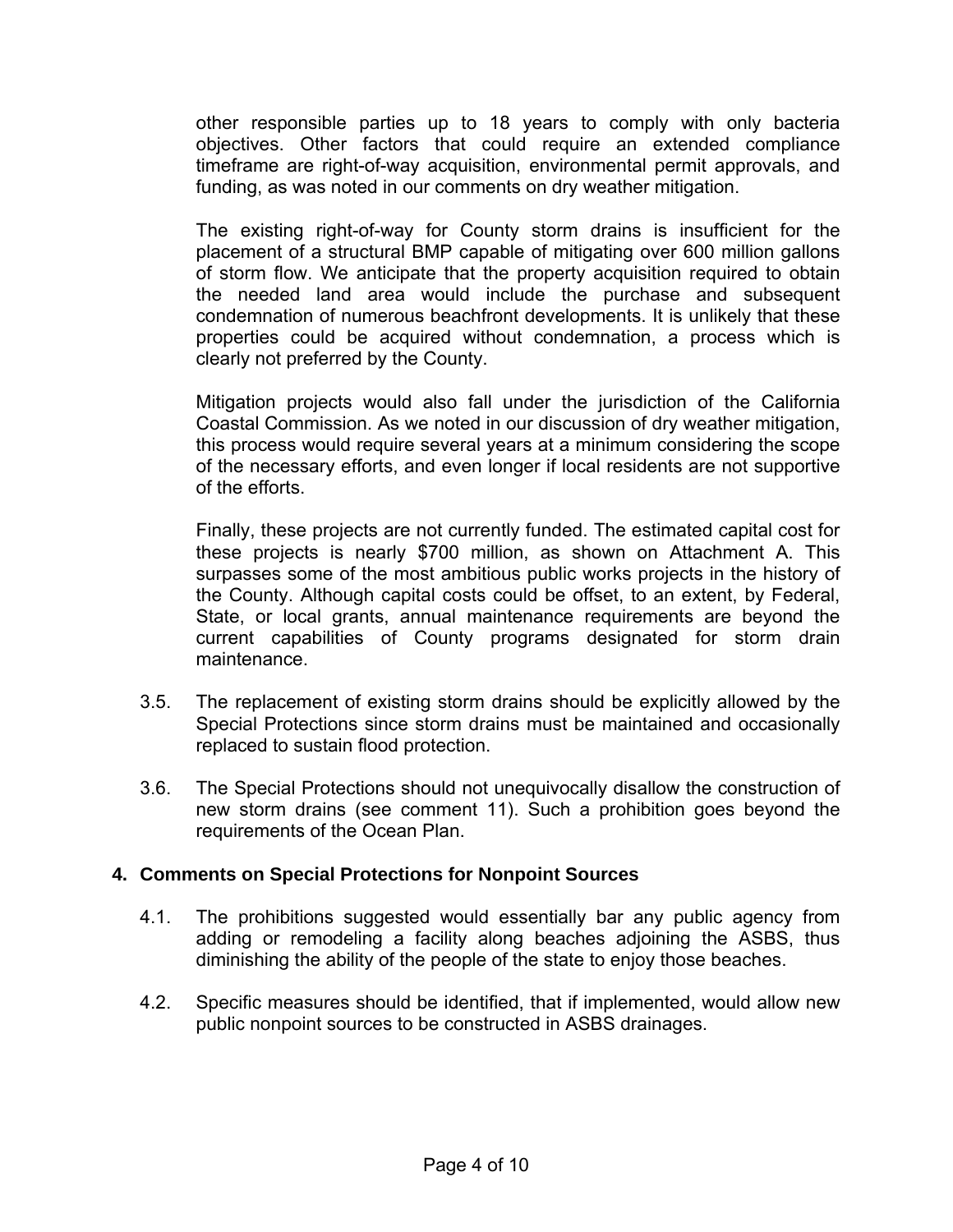## **5. Comments on Exceptions to Special Protections for Non-Storm Water**

5.1. County water purveyors should be exempt when discharge of drinking water is required to test and operate facilities (i.e. fire hydrant testing).

## **6. Comments on Discharges via Seeps or Springs**

6.1. Seeps should be clearly defined within the Special Protections document (See comment 1.1).

At the Public Scoping Meetings, State Board staff defined a seep or spring as an underground flow that surfaced and subsequently discharged directly into an ASBS. This definition, in concept, is acceptable by the County.

6.2. The Staff should provide additional support for this section. Currently, these regulations are unclear.

## **7. ASBS Natural Water Quality**

7.1. The Special Protections do not account for the fact that natural water quality can (and often does) exceed Ocean Plan objectives.

The Special Protections should not be adopted by the State Board until their staff can adequately define, based on scientific evidence, natural water quality. At the Public Scoping Meetings, staff announced that this effort was expected to be complete within five years.

7.2. The Special Protections are more stringent than previously developed Total Maximum Daily Loads (TMDL) in the Santa Monica Bay.

The Dry- and Wet-Weather Santa Monica Bay Beaches Bacteria TMDLs are based on a "reference" watershed strategy. The Special Conditions appear to be based on a "zero-molecule" rule (see comment 11).

## **8. Comments on Monitoring Program for Special Protections**

- 8.1. The County's preliminary estimate for the monitoring program outlined in the Special Protections document is estimated to cost \$1.2 million over a 5-year permit cycle for the County of Los Angeles. See Attachment B.
- 8.2. It is not practical to measure or calculate runoff flows for all storm drains for each storm event.

The County depends on an existing network of rain and stream gages to accurately calculate and predict storm flows. These gages are located throughout the County. Currently, there is only one rain gage within the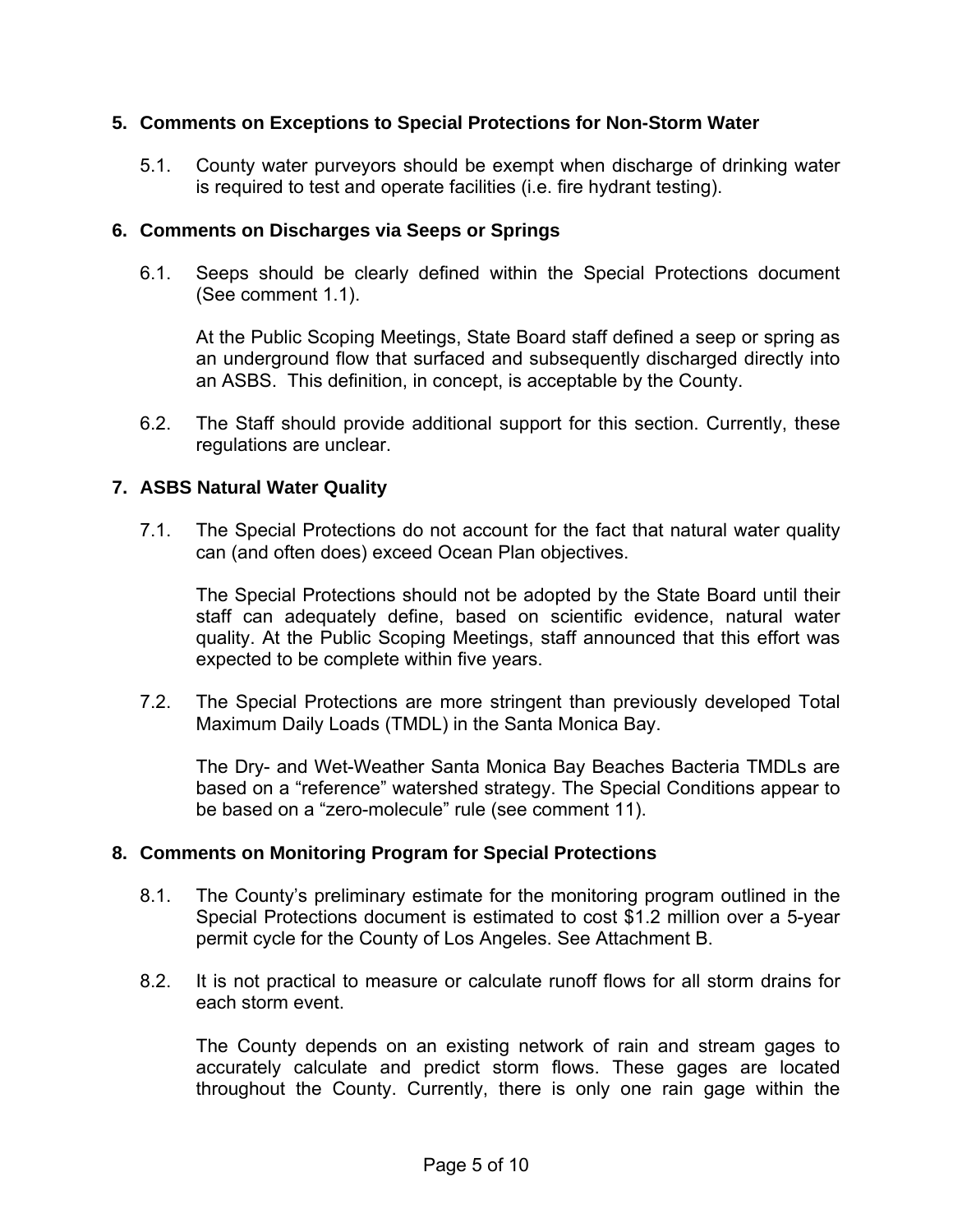watersheds tributary to the ASBS. A method for determining storm flows could be developed, if necessary, but this data would rely largely on estimates.

8.3. Staff should clearly justify the need for visual trash observations.

The coastline adjacent to ASBS No. 24 is very inaccessible in most locations, especially during storm events, making visual observations difficult. There are also very few trash generating land uses in the ASBS, making this exercise of little practical value. The Special Protections should provide that this exercise may be terminated after a period of time.

## **9. Storm Water Management Plans**

- 9.1. Overall, it is inappropriate to apply the Stormwater Management Plan (SWMP) requirements previously issued to a small centralized institution, such as SCRIPPS, to a large public agency without any justification.
- 9.2. The development of a map of surface drainages for the 14,000 acres draining to ASBS No. 24 along the County of Los Angeles shoreline would be an intensive effort with minimal practical value.
- 9.3. The increased frequency of inspections should be justified.

Public agencies should provide a justified maintenance schedule within the SWMP to the Regional Board for approval. The frequencies developed by State Board staff in the Special Protections are arbitrary, and do not take into account the local differences within each ASBS.

## **10. Small Storm Water Discharges**

10.1. Private discharges should not be included in the Special Protections for public agencies.

The Special Protections, as defined on page 3 in the document, apply specifically to publicly owned discharges. This section appears to require agencies to regulate private dischargers. This is beyond the scope of the Porter-Cologne Act. Private dischargers are responsible for their own discharges, and the County, or any other municipality, cannot be required to accept responsibility for private discharges. Unlike the Regional and State Board, the County does not have the authority to regulate privately owned discharges. Similarly, the Special Protections document will need to account for how private dischargers will be held responsible for violations of "natural water quality" in the ASBS, as such discharges are not the responsibility of the County or other municipalities.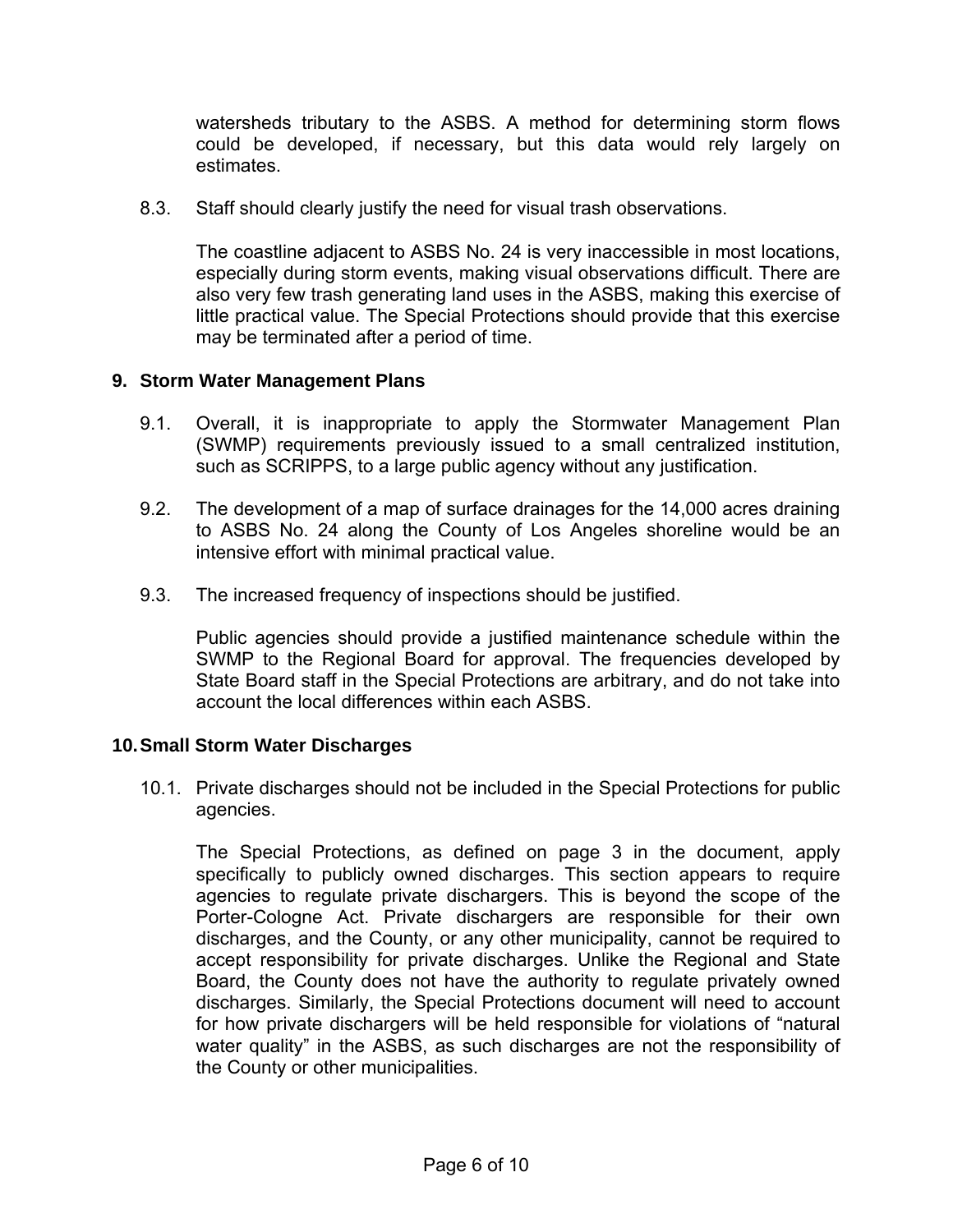## **11. Compliance with California Environmental Quality Act**

This section of our comments concerns the requirements of the California Environmental Quality Act ("CEQA") as they relate to the proposed Special Protections document for the Areas of Biological Significance ("ASBS"). These comments respond to the Notice of Public Scoping Meetings dated June 30, 2006.

 A. Under CEQA, a Lead Agency May Not "Pre-judge" the Type of Environmental Document It Will Prepare

 The June 30 Notice states that the public scoping meetings would be held "to seek input on the scope and content of the environmental information which should be included in the draft mitigated negative declaration that will be prepared for the proposed ASBS Special Protections to address storm water and nonpoint source discharges." With respect, the Notice appears to indicate that State Board staff has determined, even before the initiation of the CEQA review process, that it will prepare a mitigated negative declaration ("MND"). Such a pre-judgment of the type of environmental document to be prepared violates the requirements of CEQA.

 Public Resources Code § 21080.3 provides that "[p]rior to determining whether a negative declaration or environmental impact report is required for a project, the lead agency shall consult with all responsible agencies and trustee agencies." The CEQA guidelines contained in the California Code of Regulations provides that the decision to prepare an EIR or other environmental document shall be made only after the completion of the Initial Study. *See* 14 Cal. Code Reg. § 15063. The purpose of the Initial Study is to "determine if the project may have a significant effect on the environment." *Id.* 

 Certainly, with respect to ASBS No. 24, the County of Los Angeles is a "responsible agency;" the County is the governing jurisdiction adjacent to large portions of that ASBS and is the operator of large portions of the flood control system discharging into the ASBS. The County, along with other municipalities, will be required to make significant changes in discharges if the Special Protections document is ultimately approved and implemented, as outlined in our comments above. The County, however, has not heretofore been consulted concerning the Special Protections document nor to its knowledge have other municipalities been consulted. Moreover, we are not aware that any trustee agencies, such as the California Department of Fish and Game or the State Lands Commission, have been consulted regarding the proposed Special Protections document.

 Moreover, State Board staff commented at the August 8 scoping meeting in Los Angeles that the Initial Study for the Special Protections is *not yet completed.* In light of that fact, as a matter of California law, staff cannot at this point make a final determination that a MND, and not an EIR, will be prepared.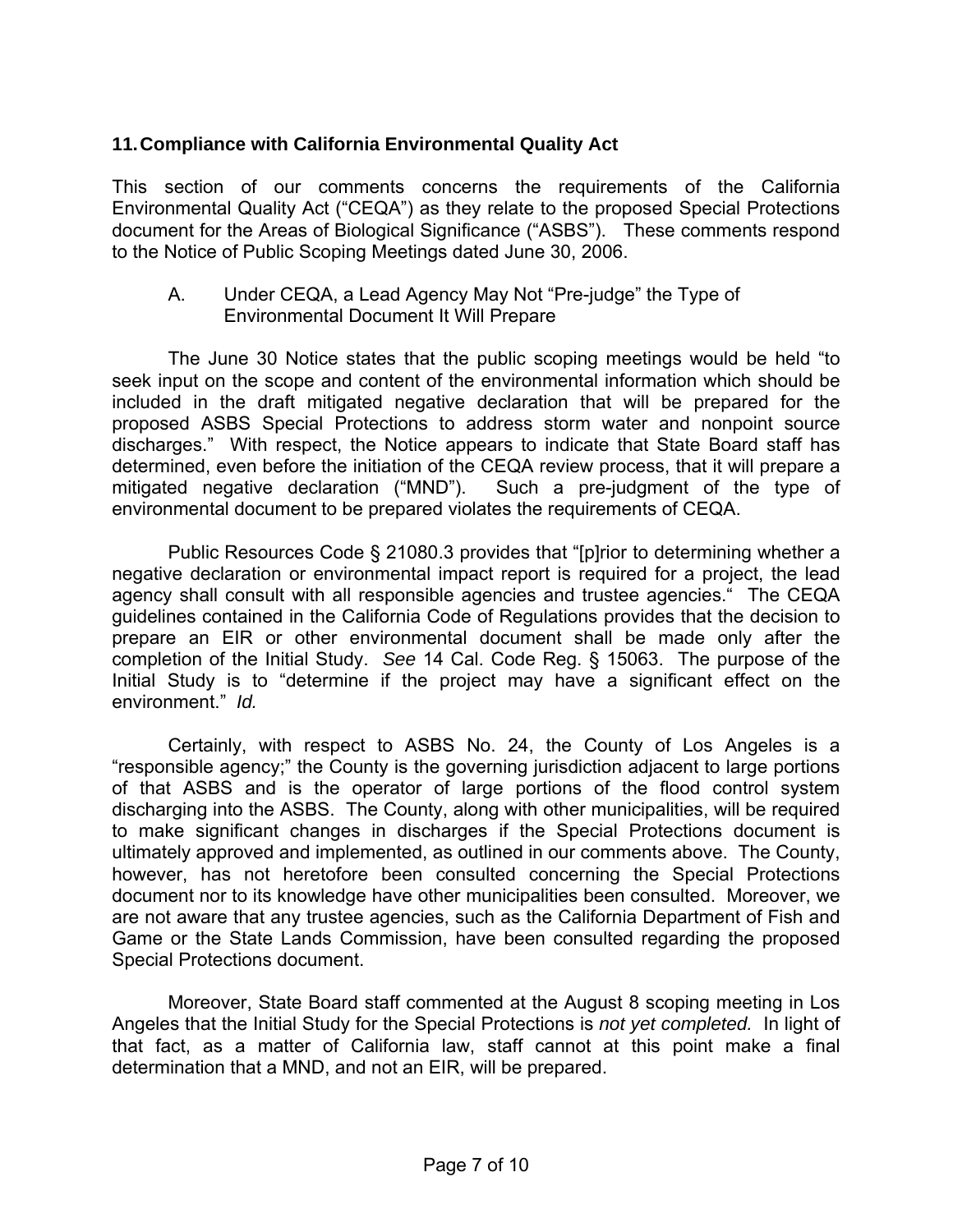Also, a MND affords an appropriate level of environmental review under CEQA only where the lead agency, having conducted an initial study, has identified potentially significant effects on the environment, but can determine that such effects can be mitigated "to a point where clearly no significant effect on the environment would occur." Pub. Res. Code § 21080(c)(2). Staff, having not completed the Initial Study, has identified neither any such effects nor any mitigation measures that would reduce them to a level that would eliminate any significant effect on the environment.

 The pre-judgment by staff that only a MND need be prepared is particularly problematic in that it was made before staff is able to benefit from the public input provided at the scoping meetings outlined in the June 30 notice, which indicated that staff would be soliciting information on "the range of actions, alternatives, mitigation measures, and potential significant effects to be analyzed in depth in the environmental document . . . . ." If that input demonstrates that, as the County believes, an If that input demonstrates that, as the County believes, an environmental impact report ("EIR") is required, completion of a MND would violate both the procedural and substantive requirements of CEQA.

## B. Additional Information On the Special Protections is Required for Adequate CEQA Review

 As outlined above in the County's substantive comments on the proposed Special Protections document, the document does not provide sufficient clarity as to its scope or particulars to allow members of the public to comment on the potential environmental impacts of implementation of the Special Protections. In particular, the Special Protections document does not indicate the nature of the measures required to implement the prohibitions on storm water and nonpoint source discharges. For example, the Special Protections document does not explain staff's rationale for determining that a five-year period is sufficient to mitigate wet-weather discharges, especially given the technological difficulties inherent in this process as well as funding and permitting requirements (as discussed above). Moreover, the document indicates that, based on public comment at stakeholder workshops, it may be modified further.

 Given this uncertainty, stakeholders should be given additional opportunities, beyond the final scoping meeting to be held on August 15, for additional input into the CEQA aspects of the Special Protections document.

## C. An EIR Is the Appropriate Level of CEQA Review for the Special **Protections**

 The County has outlined above its statutory and procedural objection to the apparent determination by State Board staff that a MND is the appropriate level of environmental review for adoption of the Special Protections. This section outlines some of the substantive potential impacts apparently posed by implemention of the Special Protections (as the County is able to understand the Special Protections document, given the uncertainties noted above), impacts which provide additional support for the County's position that an EIR should be prepared.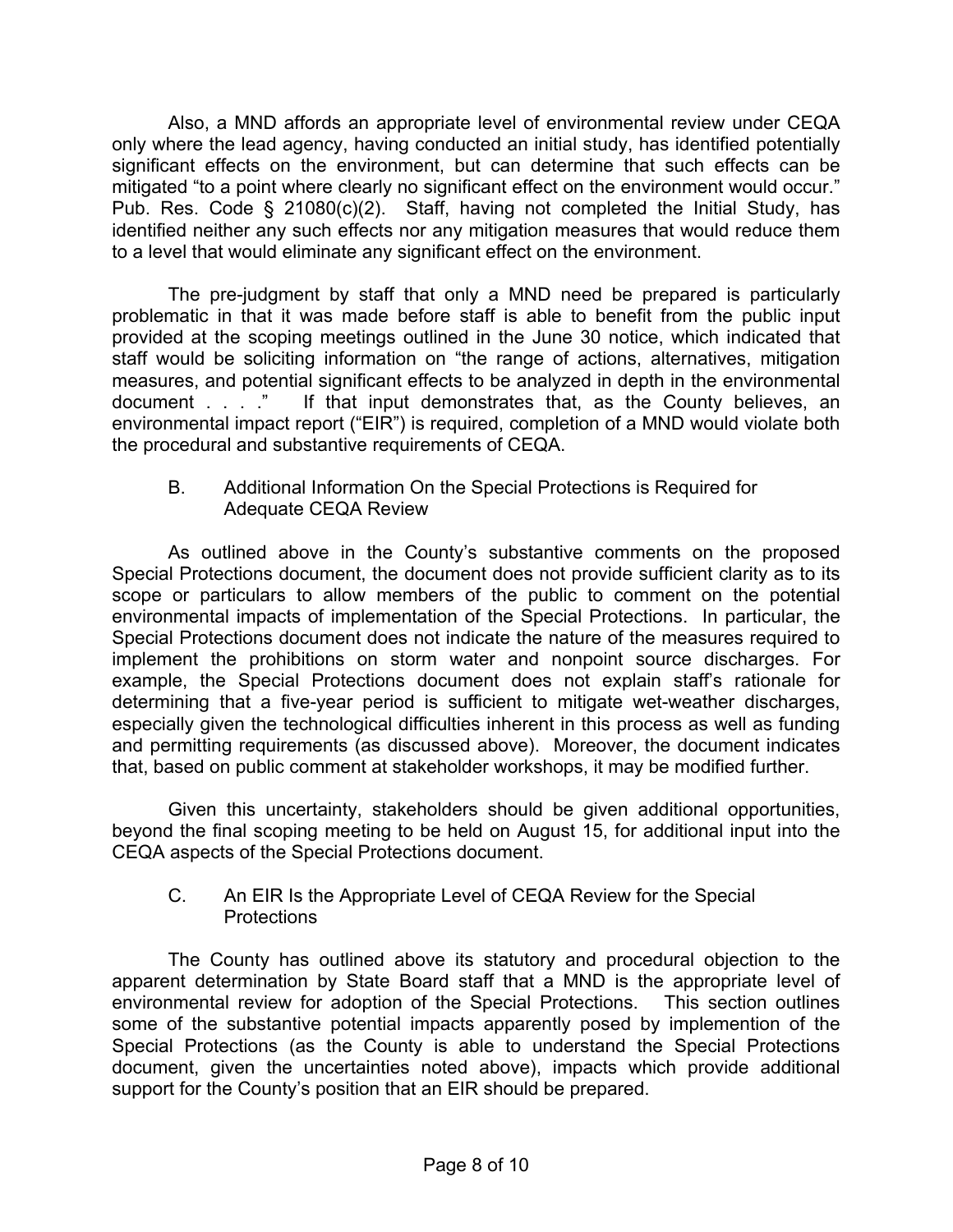Under CEQA, an EIR must be prepared if the proposed project "'*may* have a *significant* effect on the environment.'" *Quail Botanical Gardens Foundation, Inc. v. City of Encinitas* (1994) 29 Cal. App. 4th 1597, 1601 (quoting Pub. Res. Code § 21100) (emphasis original). Moreover, if it may be "fairly argued" that significant impacts may occur, an EIR is required. *Id.* at 1601-02. The County believes that there are significant potential environmental impacts and effects of implementation of the Special Protections. These include:

- Air quality impacts resulting from the construction and maintenance of water diversion, detention or treatment structures;
- Biological resource impacts, resulting from, among other things, changes in long-standing discharges into the ASBS as the result of the requirements of the Special Protections document;
- Geology and soil impacts relating to the construction of treatment or diversion systems. We note that the topography of the coastal area adjoining ASBS No. 24 is fairly rugged, with steep slopes;
- Housing impacts, resulting from the possible need to condemn and demolish properties to construct detention facilities;
- Hydrology and water quality impacts, relating to the diversion of stormwater flows, changing the quality of discharges that have, for many years, been flowing into the ASBS, constructing water detention basins that might increase the potential for flooding and changes in sedimentation rates, among other impacts;
- Noise impacts, resulting from the pumping of detention facilities for transportation to offsite treatment systems;
- **Public services impacts, resulting from the possible requirement to divert** County resources from needed and essential public services such as sheriffs and public health, to constructing the diversion, detention and treatment facilities apparently required by the Special Protections document;
- Recreation impacts, resulting from, among other things, the construction activities required to eliminate discharges from the numerous miles of public beaches adjoining the ASBS, as well as the apparent prohibition on new construction, which would prevent beach improvement, development or repairs;
- **Transportation and traffic impacts, resulting from the construction and** maintenance of diversion, detention and treatment facilities, as well as the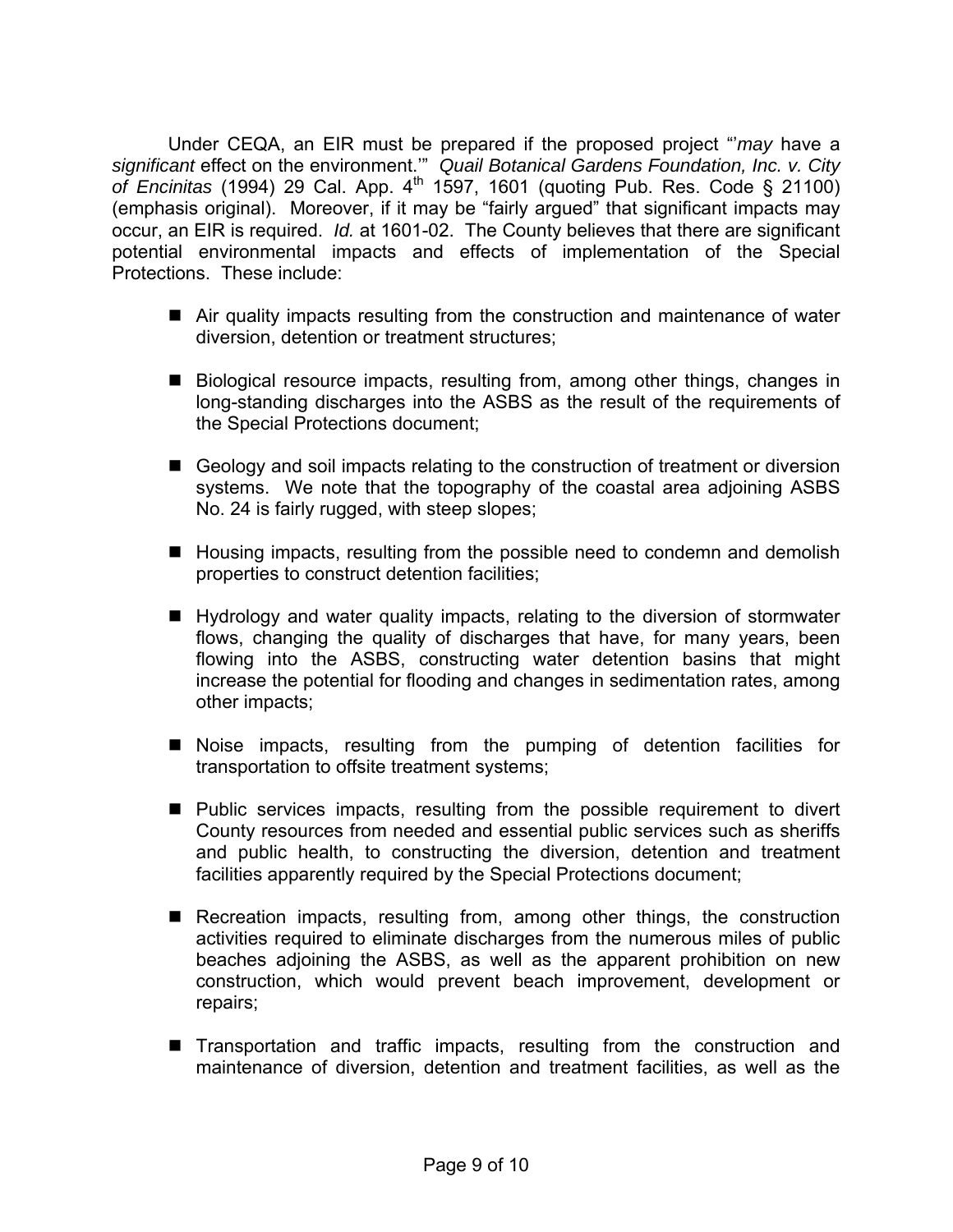cumulative impacts resulting from similar activities undertaken by Caltrans on state highways;

■ Utilities impacts, resulting from the need to reconstruct storm water draining facilities to address the requirements of the "one molecule" rule proposed in the Special Protections.

 This list of potential impacts is preliminary, and represents the County's understanding of the Special Protections document as it is currently drafted. As noted above, the lack of specificity in the Special Protections document makes it difficult for the County to offer more directed comments on environmental impacts. Once draft versions of the formal environmental documents are prepared and circulated for comment, the County and other stakeholders plan to make additional and hopefully more focused comments.

 Nonetheless, the County believes that these impacts outlined above, and as outlined in the comments of other stakeholders (for example, see the comment letter of the California Chamber of Commerce and other organizations, which contains a fairly detailed summary of potential impacts in these and other areas), provide enough evidence of potential significant environmental impacts for State Board staff to prepare an EIR in conjunction with adoption of the Special Protections document.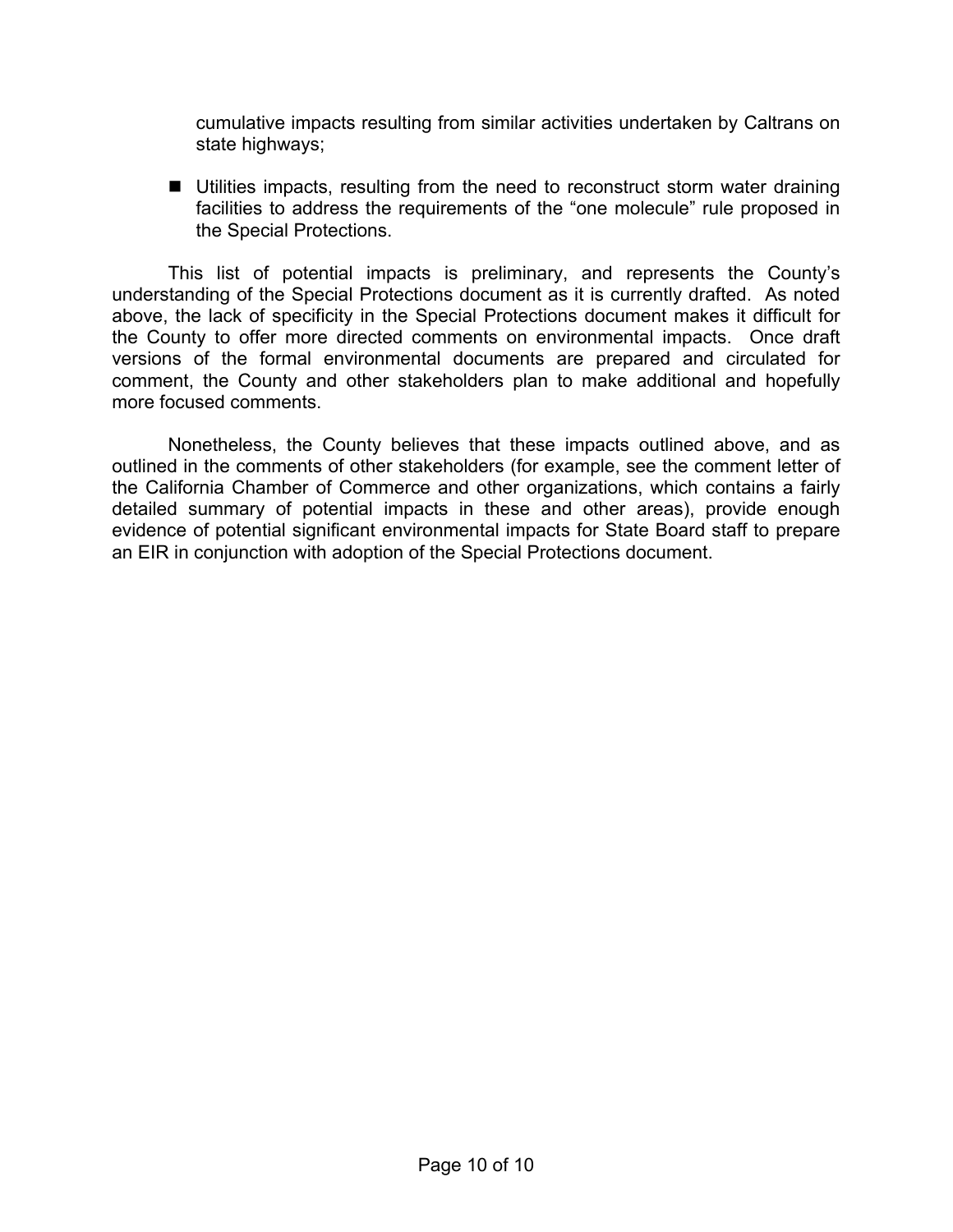## *Attachment A*

**County of Los Angles and Los Angeles County Flood Control District** 

**Preliminary Cost Estimate for Compliance with Special Provisions for Storm Flows and Non-Storm Point Source Discharges**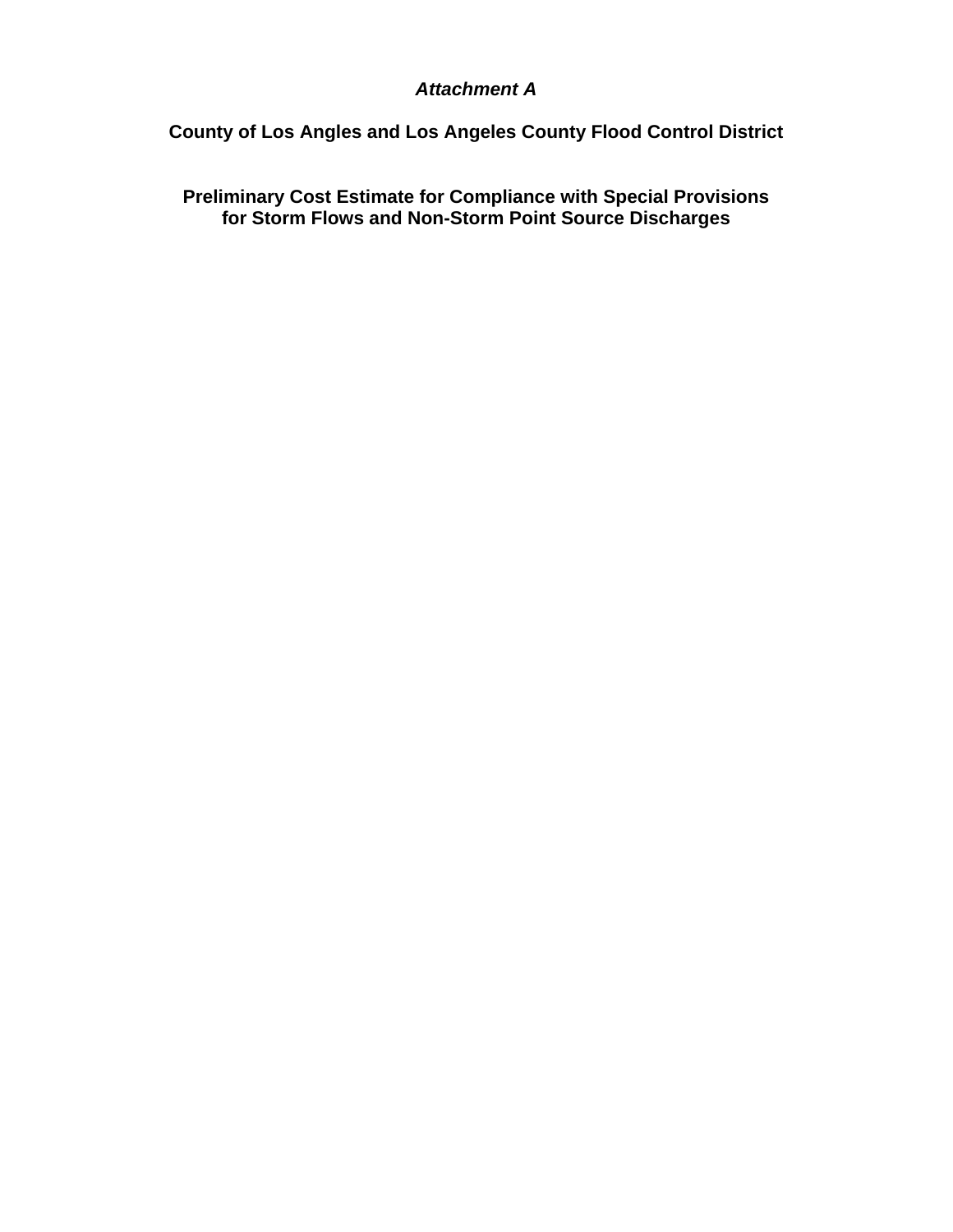## **Compliance for Storm Flows (Wet Weather)**

**Strategy:** It is likely that storm water discharges will exceed natural water quality or ocean plan objectives at most if not all storm drains. This is based on the fact that "reference" watersheds exceed Ocean Plan objectives during most storms. One compliance strategy could be to construct large-scale treatment systems. The table below provides general guidance on the cost of these systems. It is very likely that a solution is physically impossible even if funding was not of concern. It is also possible that these cost estimates are low.

**Alternative:** There is only one alternative to this option. Discharge points could be extended outside of the ASBS. The ASBS is defined as the area from the beach to 1,000 feet offshore or where the ocean is 100 feet deep, whichever is further. Large publicly owned sewage treatment plants are the only facilities known to utilize offshore discharges. At this time, there is not enough known about this type of discharge to create a cost estimate. However, the cost is likely to rival the cost of full treatment.

| Drain<br>Peak                 |                               | Peak Flow | Private         | <b>Construction Cost*</b>   |              |  |
|-------------------------------|-------------------------------|-----------|-----------------|-----------------------------|--------------|--|
|                               | <b>Flow</b>                   | Volume    | Property        |                             | Cost**       |  |
|                               | Rate                          | (Acre-ft) | Purchase        |                             |              |  |
|                               | (cfs)                         |           | (in millions)   |                             |              |  |
| PD 363 Line $A^7$             | 15                            | 4.0       | \$15            | \$2,000,000                 | \$200,000    |  |
| PD 363 Line $B^2$             | 6                             | 1.6       | \$20            | \$2,000,000                 | \$200,000    |  |
| PD 2053 $3$                   | 726                           | 193.6     | \$48            | \$63,000,000                | \$600,000    |  |
| PD 291                        | 12                            | 3.2       | \$0             | \$2,000,000                 | \$200,000    |  |
| PD 306 & PD 2324 <sup>4</sup> | 6005                          | 1600.0    | \$115           | \$521,400,000<br><b>FCD</b> | \$10,000,000 |  |
|                               | 84                            | 22.0      |                 | \$7,200,000<br>City         | \$700,000    |  |
| <b>PD 1174</b>                | 418                           | 111.0     | \$0             | \$36,200,000                | \$3,600,000  |  |
| PD 1184 Line A                | 41                            | 11.0      | \$0             | \$3,600,000                 | \$400,000    |  |
| PD 1184 Line $B^5$            | 206                           | 54.5      | \$5             | \$17,800,000                | \$1,800,000  |  |
| MTD 622 Lines 1-3             | 2                             | 1.4       | \$0             | \$2,000,000                 | \$200,000    |  |
| <b>MTD 622 Lines 4-6</b>      | 14<br>3.6                     |           | \$0             | \$2,000,000                 | \$200,000    |  |
| Total                         | 7529                          | 2006.0    | \$205           | \$659,200,000               | \$18,100,000 |  |
|                               | 20-Year Total Project Cost*** |           | \$1,100,000,000 |                             |              |  |

#### Los Angeles County Flood Control District Potential Wet-Weather Treatment Projects

\*Based on a unit cost of one dollar per gallon with a minimum cost of \$2 million

\*\*Based on estimate of 10% of capital investment per year

\*\*\*Assumes 2% inflation rate

Private Property Acquisition Notes:

- 1. One oceanfront property estimated at \$15 million.
- 2. Two oceanfront properties each estimated at \$10 million.
- 3. Four oceanfront properties each estimated at \$12 million.
- 4. Thirty residential properties along the channel each estimated at \$3 million and one commercial at the end of the channel estimated at \$25 million.
- 5. One undeveloped oceanfront residential parcel estimated at \$5 million.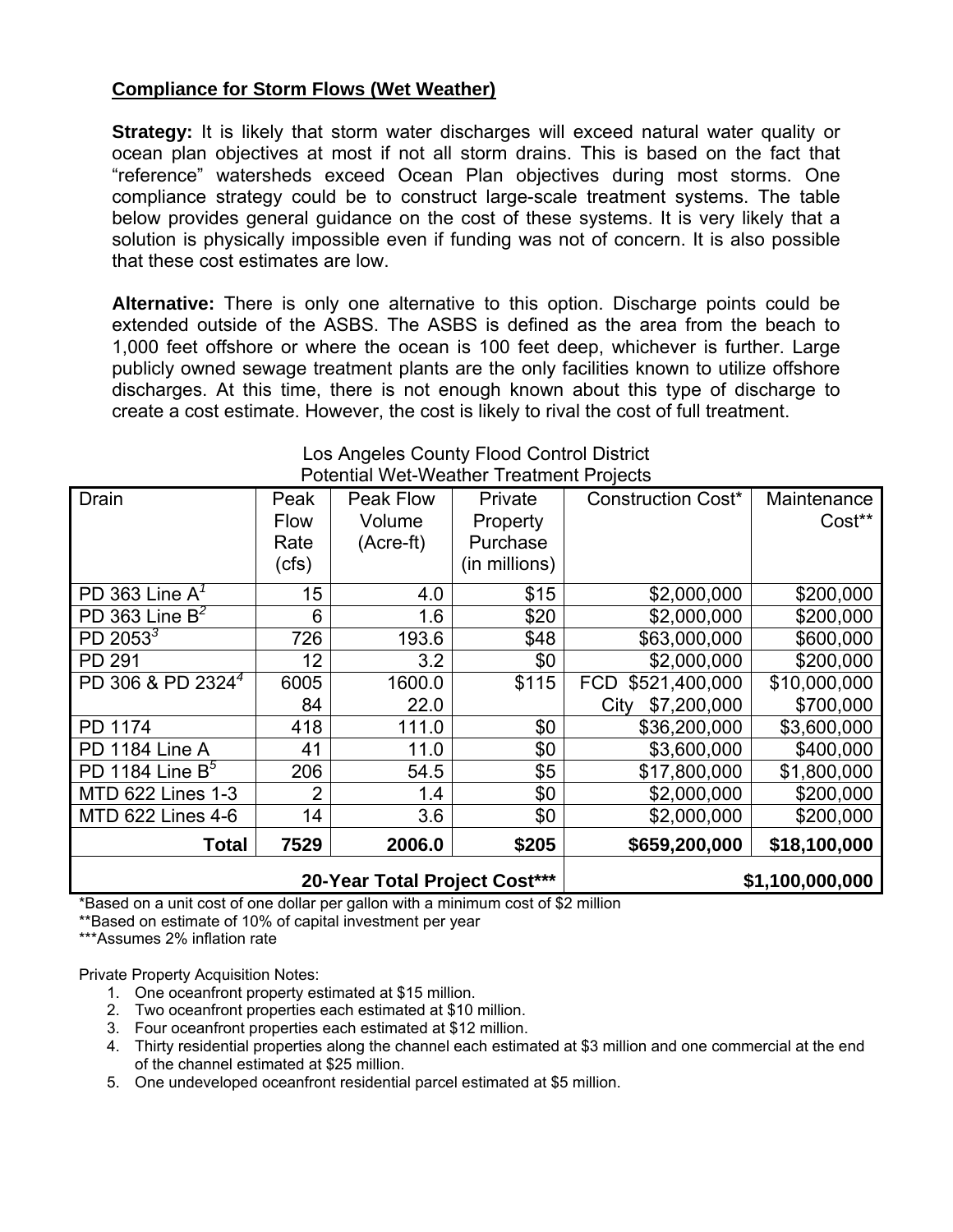## **Compliance for Non-Storm Flows (Dry Weather)**

**Strategy:** In concept, small dry-weather flows could be diverted from the storm drain, retained in appropriately sized underground storage, and then pumped and trucked to a wastewater treatment facility. The Hyperion Treatment Plant, 30 miles away, is the closest viable facility to treat the stored runoff. To ensure compliance with the Special Protections, storm drains with no observed dry-weather flow will require minimal storage and monitoring every three days. These are preliminary concept projects only and are viewed as unnecessary due to the limited impact of Non-Storm Flows on the ASBS.

#### Flood Control District

| Drain                    | Flow  | <b>Number of Trucks</b> | <b>Construction Cost</b> | Maintenance |  |
|--------------------------|-------|-------------------------|--------------------------|-------------|--|
|                          | Rate  | Every 3 Days            |                          | Cost        |  |
|                          | (gpm) |                         |                          |             |  |
| PD 363 Line A*           |       |                         | \$150,000                | \$75,000    |  |
| PD 363 Line B*           |       |                         | \$150,000                | \$75,000    |  |
| PD 2053*                 |       |                         | \$150,000                | \$75,000    |  |
| PD 291*                  |       |                         | \$150,000                | \$75,000    |  |
| PD 306 & PD 2324         | 10    | 7                       | FCD (50%) \$700,000      | \$200,000   |  |
|                          |       |                         | City (50%) \$700,000     | \$200,000   |  |
| PD 1174*                 |       |                         | \$150,000                | \$75,000    |  |
| PD 1184 Line A*          |       |                         | \$150,000                | \$75,000    |  |
| PD 1184 Line B           |       |                         | \$150,000                | \$75,000    |  |
| <b>MTD 622 Lines 1-3</b> | 16    | 10                      | \$2,000,000              | \$450,000   |  |
| MTD 622 Lines 4-6        | 15    | 9                       | \$1,750,000              | \$450,000   |  |
| Total                    | 48    | 33                      | \$5,500,000              | \$1,625,000 |  |

# **20-Year Total Project Cost\*\*** 20-Year Total Project Cost\*\*

\*These storm drains do not currently have dry weather flow \*\*Assumes 2% inflation rate

## County of Los Angeles Department of Beaches and Harbors

| Drain          | <b>Flow</b> | <b>Number of Trucks</b> | <b>Construction Cost</b> | Maintenance |  |
|----------------|-------------|-------------------------|--------------------------|-------------|--|
|                | Rate        | Every 3 Days            |                          | Cost        |  |
|                | (gpm)       |                         |                          |             |  |
| Zuma Beach #1* |             |                         | \$100,000                | \$25,000    |  |
| Zuma Beach #2* |             |                         | \$100,000                | \$25,000    |  |
| Zuma Beach #3* |             |                         | \$100,000                | \$25,000    |  |
| Zuma Beach #4* |             |                         | \$100,000                | \$25,000    |  |
| Zuma Beach #5* |             |                         | \$100,000                | \$25,000    |  |
| Zuma Beach #6* |             |                         | \$100,000                | \$25,000    |  |
| Zuma Beach #7* |             |                         | \$100,000                | \$25,000    |  |
| Zuma Beach #8* |             |                         | \$100,000                | \$25,000    |  |
| Total          | 48          | 33                      | \$800,000                | \$200,000   |  |
|                |             |                         |                          | AF AAA AAA  |  |

## **20-Year Total Project Cost\*\* \$5,900,000**

\*These storm drains do not currently have dry weather flow

\*\*Assumes 2% inflation rate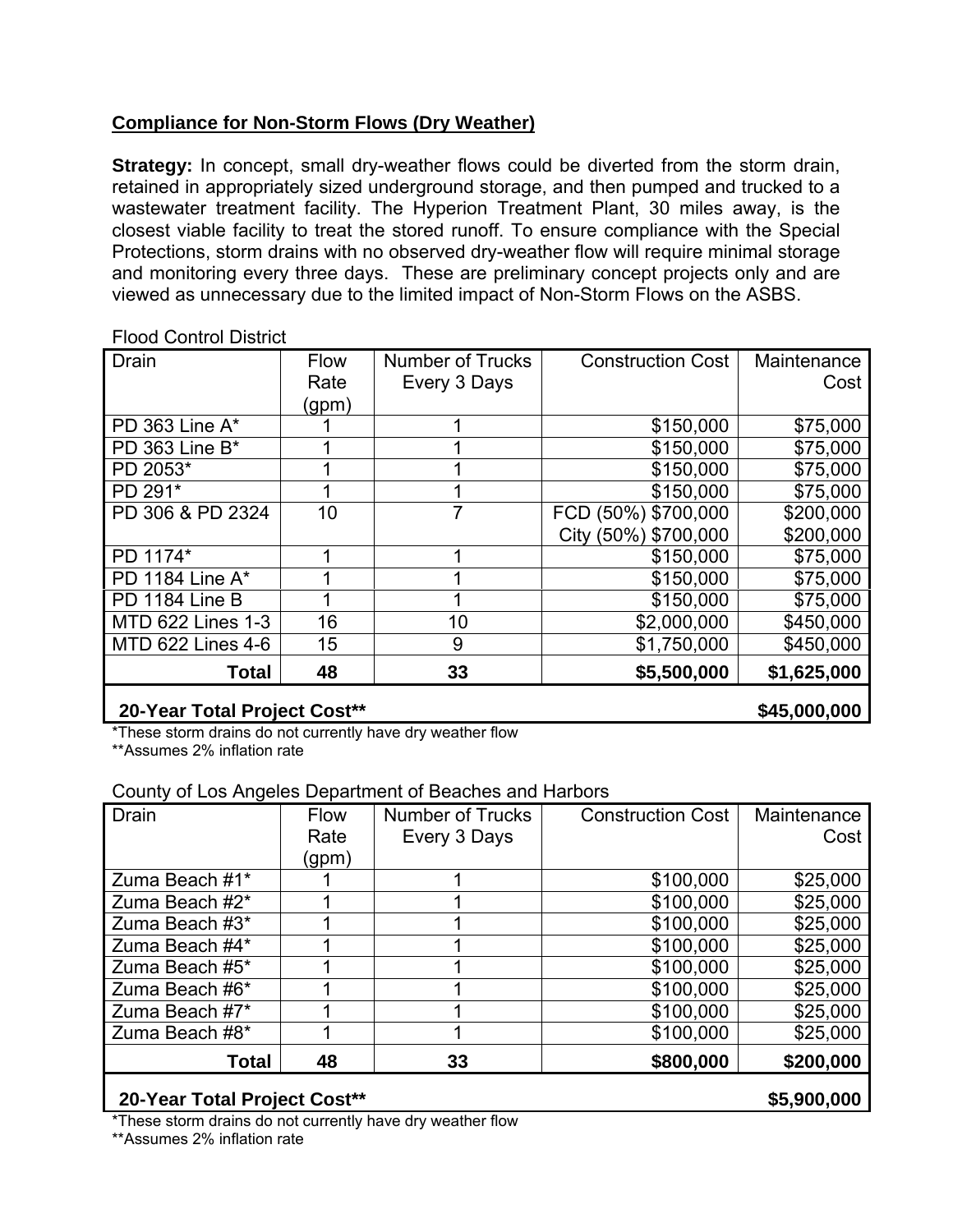## *Attachment B*

**County of Los Angles and Los Angeles County Flood Control District** 

**Preliminary Cost Estimate for Compliance with Monitoring Requirements of Special Protections**